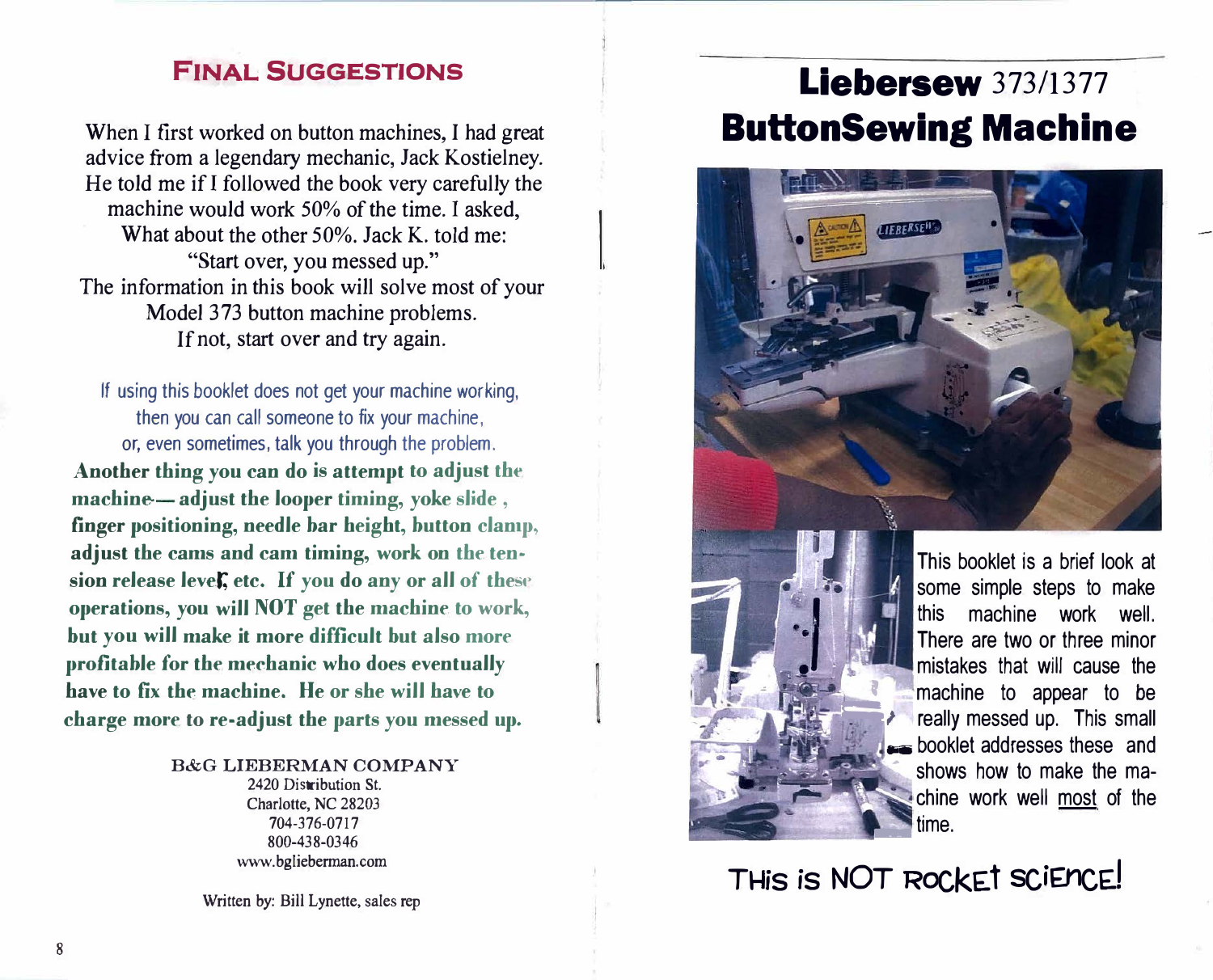---------

# Most Common Mistake: Needle is NOT RIGHT! First and essential step: Change the needle at the First sign of a problem Put in a NEW needle before doing anything else! DON'T ASK WHY-JUST DO IT!

- 1. Use the proper needle the needle for a 373 Button machine will have system numbers that are either 175xl or TQxl. The recommended size for dry cleaners is 16.
- 2. The top of the needle is perfectly round. The FRONT of the needle has a groove that goes up the needle all the way to the shank. The thread lies in this groove when the needle is in the shirt. GROOVE IS IN THE FRONT!
- 3. The back of the needle has a indentation called a scarf—it is a dent that the point of the looper uses to pick up the thread on each stitch.
- 4. It is ESSENTIAL THAT THE THREAD GROOVE FACES THE FRONT. The needle hole is facing the operator and is straight out: in other words: it is parallel with the machine head.
- 5. This puts the scarf directly in the back so the looper can hook the thread on each stitch.
- **6.** USE A SOFT THREAD- Polyspum serger thread is an excellent choice. ''Button machine thread'' is NOT the best choice for today's shirts. *Because "button machine thread" is stiff, it leaves a hard lump on the shirt.*

'  $\mathbf{F}$ 

 $\mathbf{r}$ 

**Front Groove Slit &bo•• naadla** *•Y•*  **1ho�ld ba larg• enough to eradla**  thread for smooth suitches Shank, the top of the needle that

> Hole in end of needle through *�vhich thread passes. Needle*  size and type determine size *and shape ol eye.*

..

Point Needle *tip* that pentetrates fabric to pass thread to bobbin**a.nd foni 1titeb. Shape of point**  varies ezong needle types.

Shaft, Body of needle below shank, Shaft thickness determines needle size

inserts into the machine,

### The Front of a Needle

#### **Scarf Back**

*lndentation at back of* needle. A long scart helps *eliminate skipped stitches by* allowing bobbin hook to loop *thread more easily . .A shorter scarf requires a more*  perfectly timed machine.

#### **· Eye**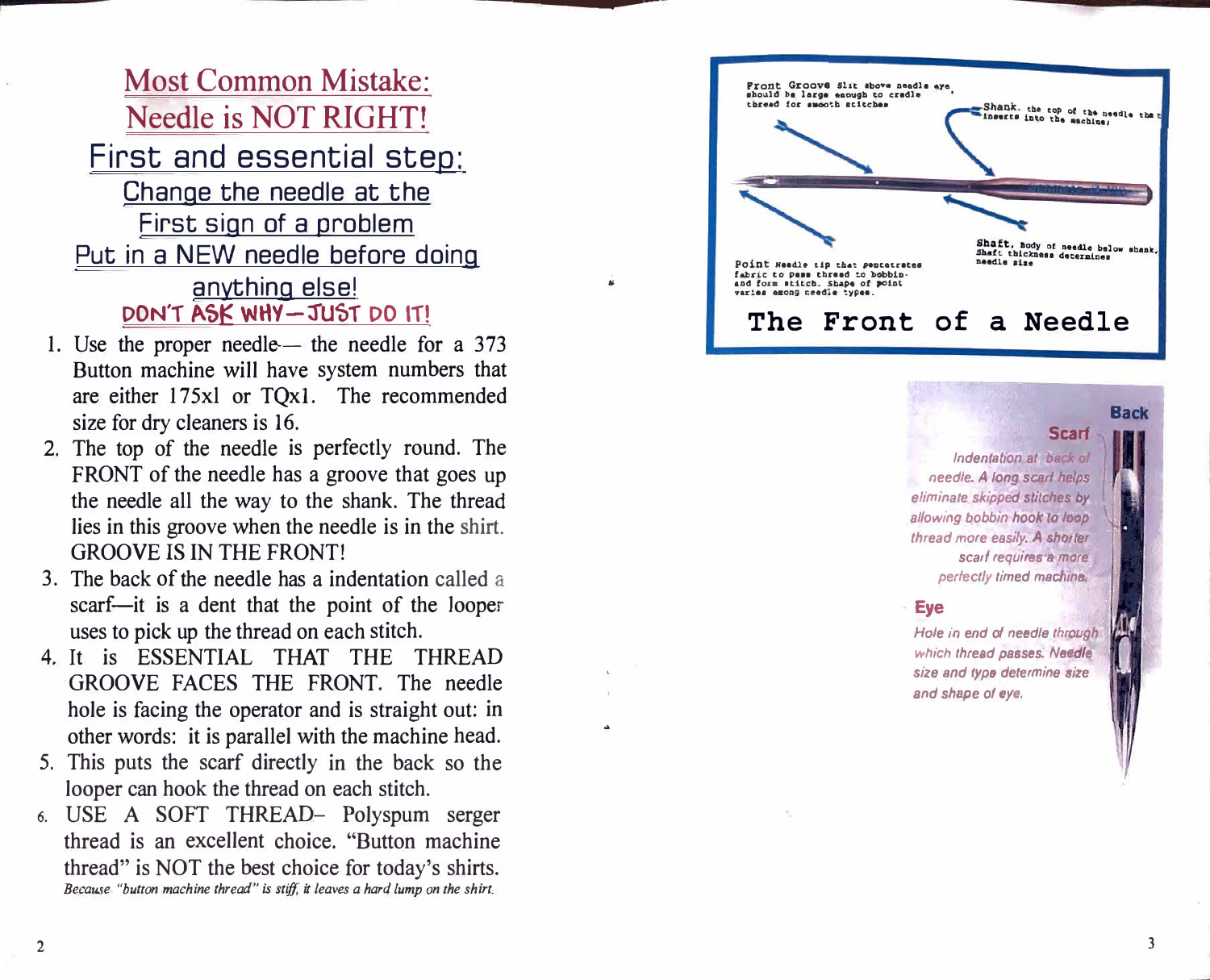# Second Mistake:

Threading is not Correct!

This Mistake Is Easily Corrected

Threading the Liebersew Button Machine is very easy.

There are two pictures of the path of the thread on the machine. One picture shows the thread across the top of the machine. The other picture shows the thread path on the front of the machine.

There is only one part of the path that is not clear from the picture a clamp on top of the machine that is close to the front.

A Rule of thumb: Tension nuts should be *even* with the top of the threaded tension post.

This strange looking clamp is locked when the machine is in the stop position. This holds the thread tightly at the end of the cycle. This enables the knife under the needle plate to cleanly CUT the thread and not just push it and/or have it break.

Once someone is shown how the thread goes in this strange clamp, the threading is very easy.

It is essential that the thread is in-between the two chrome disks that are in each tension.

It is easy for the thread to LOOK right, but not be in-between the quarter size disks.

Look for places where the thread might be getting stuck or twisted around something if the tension seems wrong.

*A* 



# **D O N''T ADJU'5T TH£ T£N'510N-**

**it's OK 99% of the time.** 

' *t I i* 

*�* 

r

*I* 

*I*